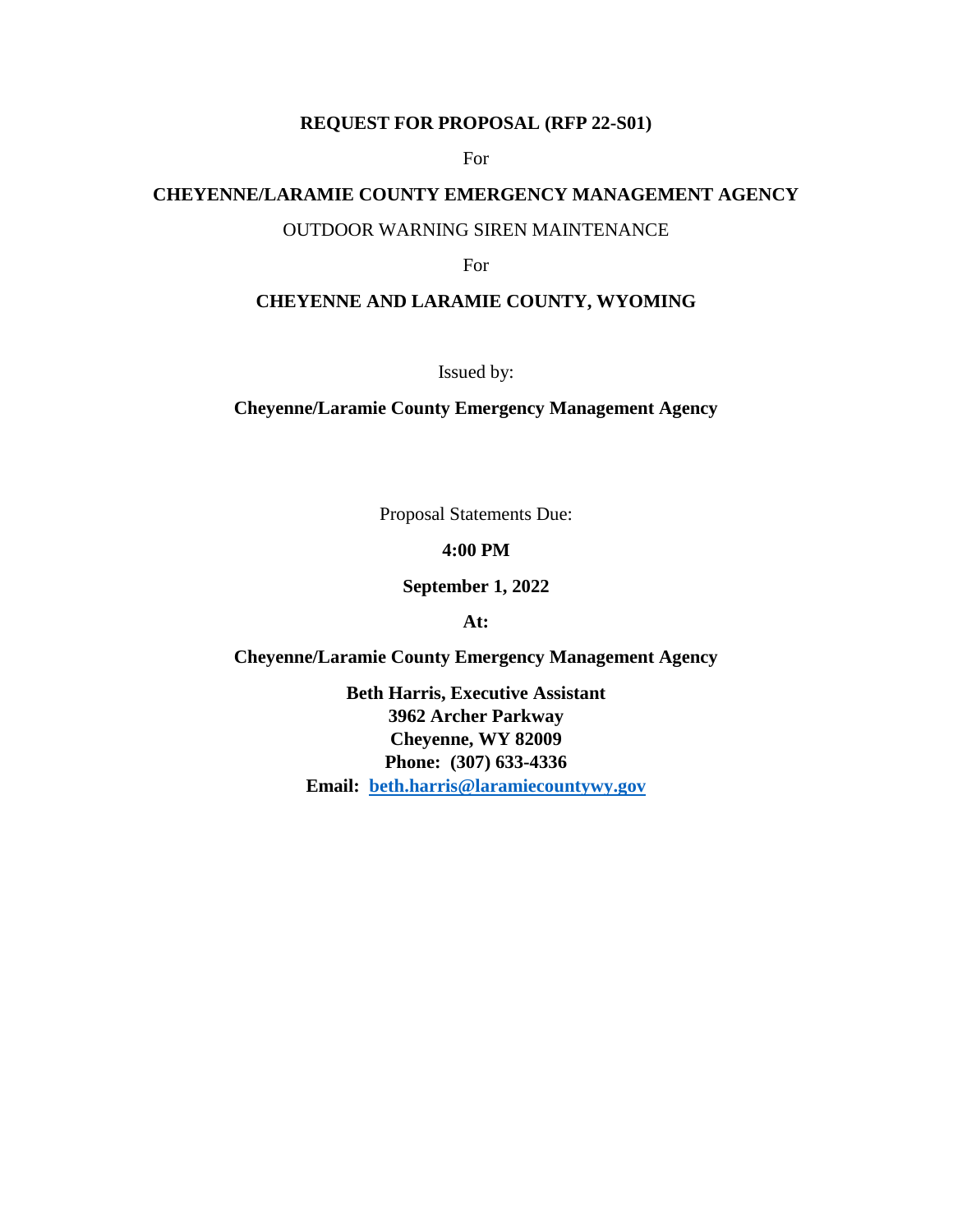## **Laramie County Outdoor Warning Siren Maintenance Contract**

The Cheyenne/Laramie County Emergency Management Agency, hereafter "CLCEMA", is issuing this request for proposals, (RFP), for the outdoor warning siren maintenance and installation of sirens located in the City of Cheyenne and Laramie County.

# **BACKGROUND**

The Cheyenne/Laramie County Emergency Management Agency (CLCEMA) is the agency responsible for the overall operation of the outdoor warning sirens throughout Laramie County including the Town of Albin, Town of Burns, Town of Pine Bluffs and the City of Cheyenne. The outdoor warning siren system consists of sixty seven (67) pole mounted sirens, one (1) light notification signal, and two (2) siren activation boxes. The activation of the sirens is done via radio communications, stationary computer modules, and via the CommanderOne portal via the internet. Sirens are individually addressed and placed in right-of-way areas or areas where a Memorandum of Understanding has been signed between CLCEMA and the owning organization. CLCEMA may delegate all or portions of its responsibilities to properly maintain the warning system to a third party through a maintenance contract.

CLCEMA, through this RFP, is seeking responses from an electrical services company for the outdoor warning siren maintenance and installation project. The company shall oversee the annual maintenance of the system, conduct repairs as requested by CLCEMA, install new sirens as designated and work with various CLCEMA partners to resolve issues as they arise. The outdoor warning sirens are provided in the interest of public safety during severe weather times and therefore are considered a high priority when repairs are requested by CLCEMA.

## **RFP OBJECTIVES**

This RFP is issued to solicit responses for a siren maintenance contractor, to provide maintenance and installation services according to CLCEMA requirements. The maintenance contractor shall perform the work fully outlined in the Scope of Work. CLCEMA shall perform the work outlined in Agency Responsibilities.

## **TERM/EFFECTIVE DATE**

The successful respondent shall be required to enter into a subsequent agreement with CLCEMA, which will become effective upon award of the contract by CLCEMA and shall be in effect for a period of three (3) years. The contract year begins  $JANUARY$   $1^{ST}$ , 2023 and expires on DECEMBER 31<sup>ST</sup>, 2025. Contract renewal will be determined prior to the end of the contract based on a performance review.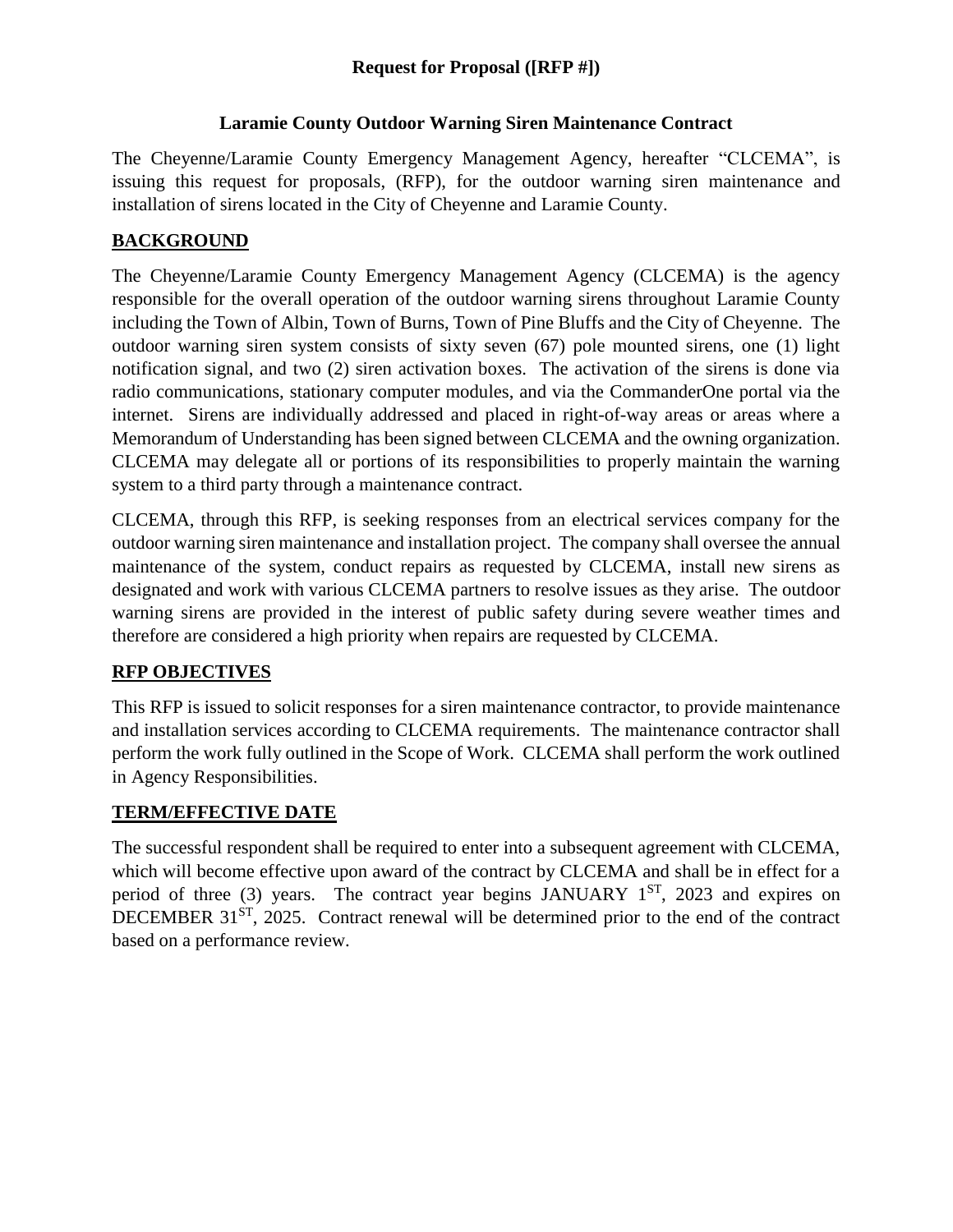#### **COMPENSATION**

The subsequent contract will be a payment for services upon receipt of invoice. The maintenance contractor shall submit invoices for payment within 30 days of the performed maintenance according to the Scope of Work.

Proposal Due Date: September 1<sup>st</sup>, 2022 at 4:00pm

Return Proposals to: Cheyenne/Laramie County Emergency Management Agency Attention: Beth Harris, Executive Assistant 3962 Archer Parkway Cheyenne, WY 82009

#### **PREPARATION OF PROPOSAL**

- 1) All proposals must contain a proposal signature page. Emailed proposals will not be considered.
- 2) The person authorized to sign the proposal must submit the proposal documents with an original ink signature.
- 3) The authorized person signing the offer shall initial any modifications in the proposal in original ink.
- 4) Number of days shall be calendar days for proposal purposes.
- 5) Submit one (1) original and three (3) copies of the proposal.
- 6) Proposals must be submitted in a sealed envelope with the RFP number and proposer's name and address clearly indicated on the sealed envelope. The CLCEMA Executive Assistant will receive sealed proposals for the services specified until the time and date stated.
- 7) Any questions or requests for clarification must be submitted in writing or via email. The CLCEMA Executive Assistant's response to questions or clarifications regarding the RFP shall be considered final.

Submit questions to: Beth Harris, Executive Assistant Cheyenne/Laramie County Emergency Management Agency 3962 Archer Parkway Cheyenne, Wyoming 82009 [Beth.harris@laramiecountywy.gov](mailto:Beth.harris@laramiecountywy.gov)

## **LATE PROPOSALS**

Late proposals will not be considered after the time and date stated: September 1<sup>st</sup>, 2022 at 4:00pm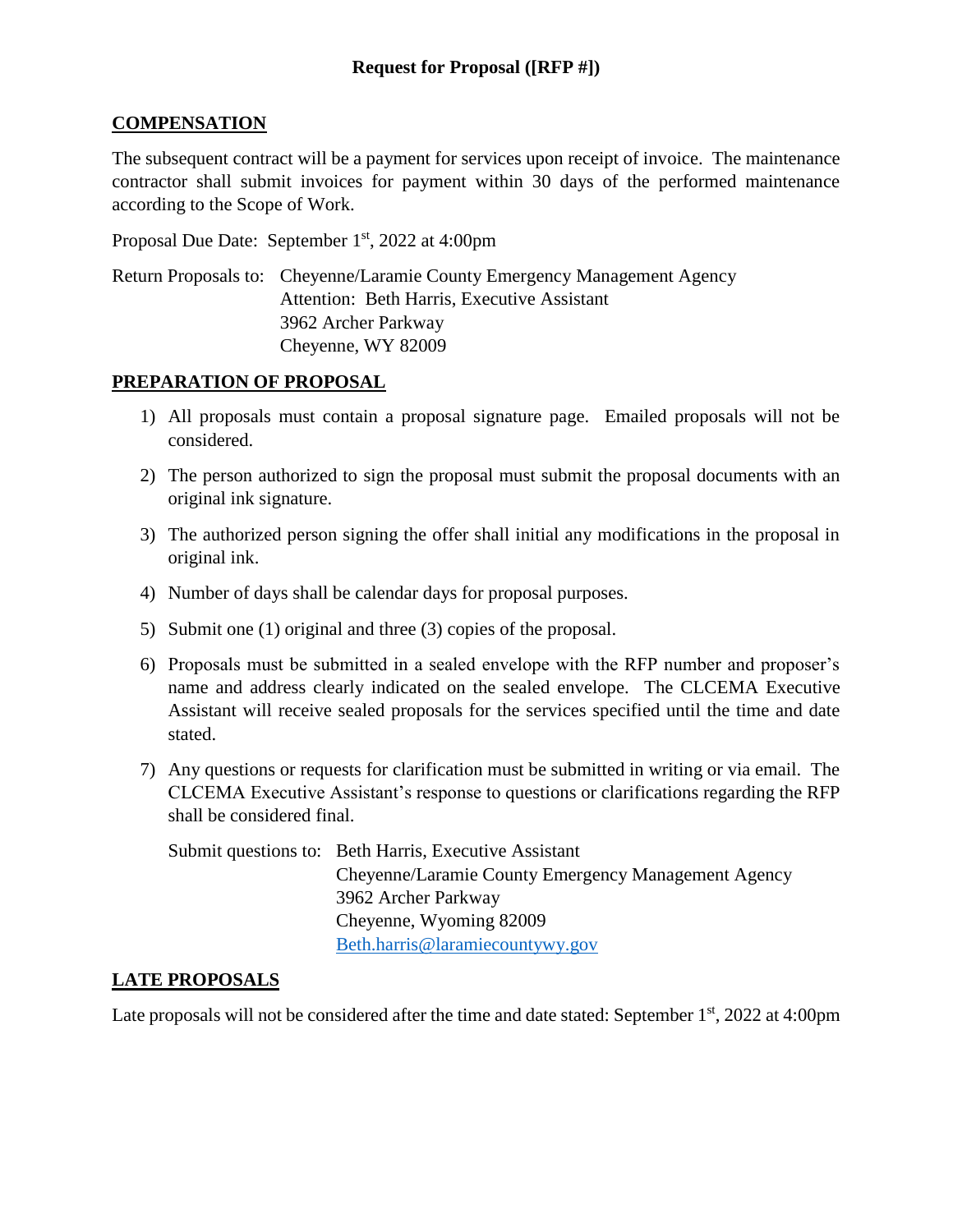## **WITHDRAWAL OF PROPOSAL**

A proposer may provide written notice to withdraw their proposal at any time prior to the specified proposal due time and date.

## **PROPOSAL FORMAT**

The proposer must use the following format:

- 1) **Table of Contents** List areas of proposal.
- 2) **Project Team** Should any respondent intend to sub-contract, share, out-source or delegate any responsibilities, respondents must identify any such sub-contractors or other and their positions, briefly outlining the responsibilities of each member. Include any anticipated sub-consultants within the team. Detailed resumes shall be attached to identify the public and/or private experience and qualifications of the individual team members.
- 3) **Scope of Services** All proposers will identify how they can perform the services outlined in the Scope of Work. Proposers may provide additional information, which would be useful to the committee in evaluating the proposal.

## **EVALUATION CRITERIA**

Telephone and/or personal interviews of the respondents may be conducted. Proposers may be required to make individual presentations to CLCEMA in order to clarify their proposals. The purpose of any requested presentation is to review the submitted proposal and provide CLCEMA the opportunity to ask questions or obtain clarifying information from the proposal. If CLCEMA determines such presentations and interviews are necessary, the presentation and interview of the respondent will occur within ten (10) calendar days of the request of CLCEMA. Any costs incurred for the presentation and interview of the respondent are the responsibility of the proposer.

All submitted proposals shall be evaluated by CLCEMA utilizing the following criteria:

- 1) Ability and willingness of the proposer to meet or exceed the specifications, scope of work and standards outlined in the RFP.
- 2) Demonstrated experience in the maintenance of communication systems. Proposals shall include qualifications of the respondent.
- 3) Working knowledge of relevant local laws, regulations and policies.
- 4) Satisfactory reference checks relating to past work relationships, including past performance in contractual work. The proposer will also be scored on level of knowledge, reliability, availability, flexibility and ability to meet the Scope of Work requirements.
- 5) Experience involving electrical and maintenance services with various organizations.
- 6) Capacity to complete the work in a timely manner as described in the Scope of Work.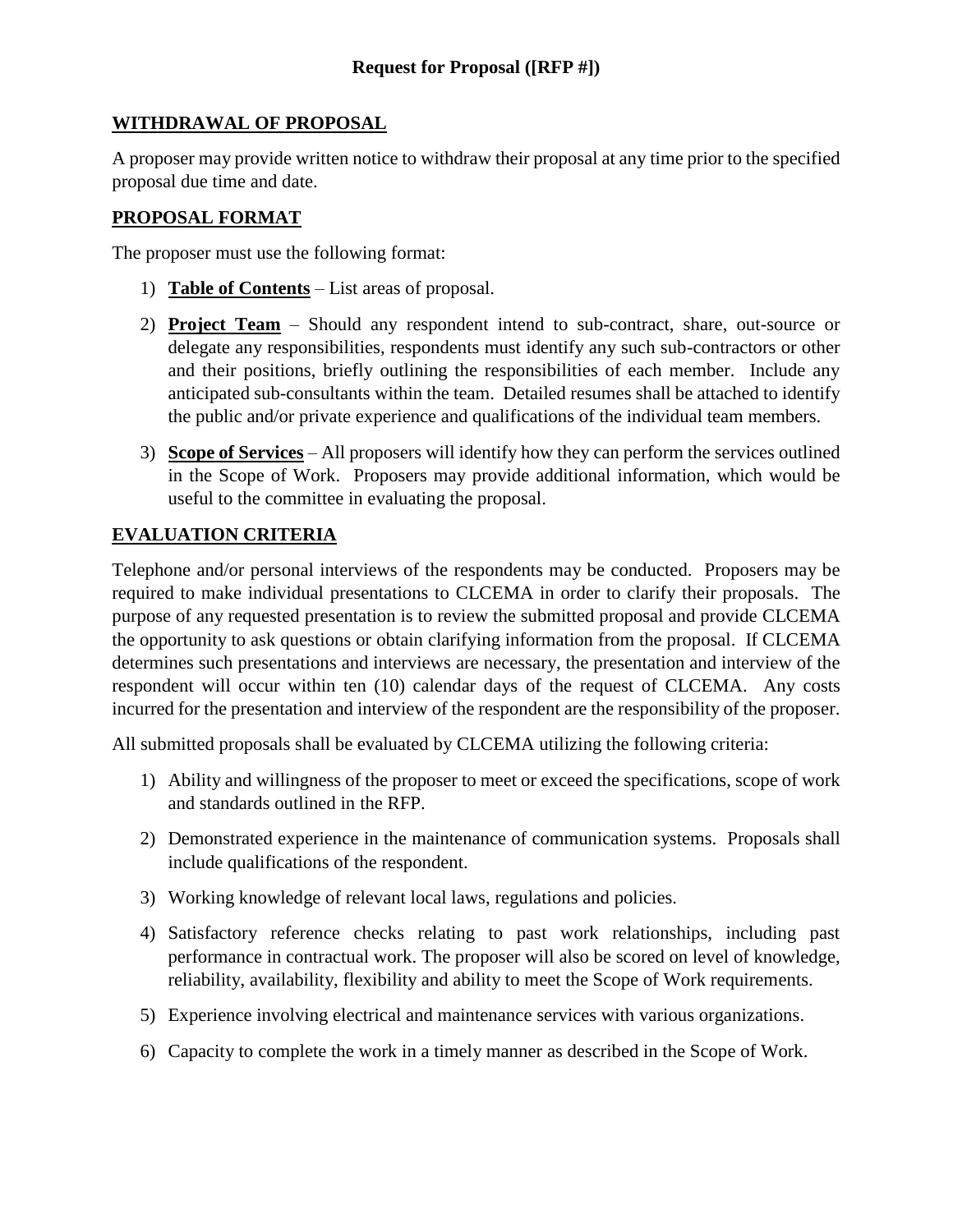- 7) CLCEMA may also consider any information otherwise available, but not limited to technical, and qualifications relative to ability, capacity, integrity, ethical, performance record and experience of the proposer.
- 8) Written confirmation that the proposer, if selected and approved, agrees that the start/initiation for services will begin with the effective date of the Agreement and that the Scope of Work outlined will be completed on or before JANUARY 1<sup>ST</sup>, 2023.

CLCEMA reserves the right to waive all irregularities, formalities and informalities, reject any or all proposals without prejudice or further obligation and to accept any proposal or combination of proposals deemed to be in the best interest of CLCEMA.

#### **SCOPE OF WORK**

- 1) The selected respondent will serve as the designated maintenance contractor for CLCEMA outdoor warning sirens pursuant to Contract provisions of the Maintenance Contract.
- 2) Laramie County or Wyoming contractors shall be preferred.
- 3) Contractor shall be available at the request of the Director of CLCEMA, or CLCEMA designee, to perform needed maintenance and service on the outdoor warning sirens.
- 4) Contractor shall maintain reasonable communication with CLCEMA concerning the progress of maintenance and installation of the outdoor warning sirens.
- 5) An inventory of all supplies related to the maintenance of the outdoor warning sirens shall be provided to CLCEMA on a quarterly basis on the first of that month beginning the third month after the start of the Contract on JANUARY 1<sup>ST</sup>, 2023.
- 6) Contractor shall consider any request for repairs to an outdoor warning siren as a high priority due to their importance in the interest of public safety. If repairs are unable to be conducted in a timely manner, the Contractor must notify and make arrangements with CLCEMA.
- 7) Contractor shall perform an annual inspection on all sirens to ensure they are in proper working condition. The annual inspection shall be completed by April  $1<sup>st</sup>$  of each year unless another date is agreed upon by both parties prior to that date.
- 8) Contractor shall complete the Preventative Maintenance Check List (Attachment A) provided by CLCEMA annually by April  $1<sup>st</sup>$  of each year unless another date is agreed upon by both parties prior to that date. If the Contractor must outsource the completion of any items on the check list, the Contractor shall make arrangements with the external company to perform the maintenance upon approval by the Director of CLCEMA or their designee.
- 9) When maintenance for an outdoor warning siren requires an audio activation test, the Contractor shall make arrangements with CLCEMA so that proper notifications in the area of the test can be made prior to the activation of the siren.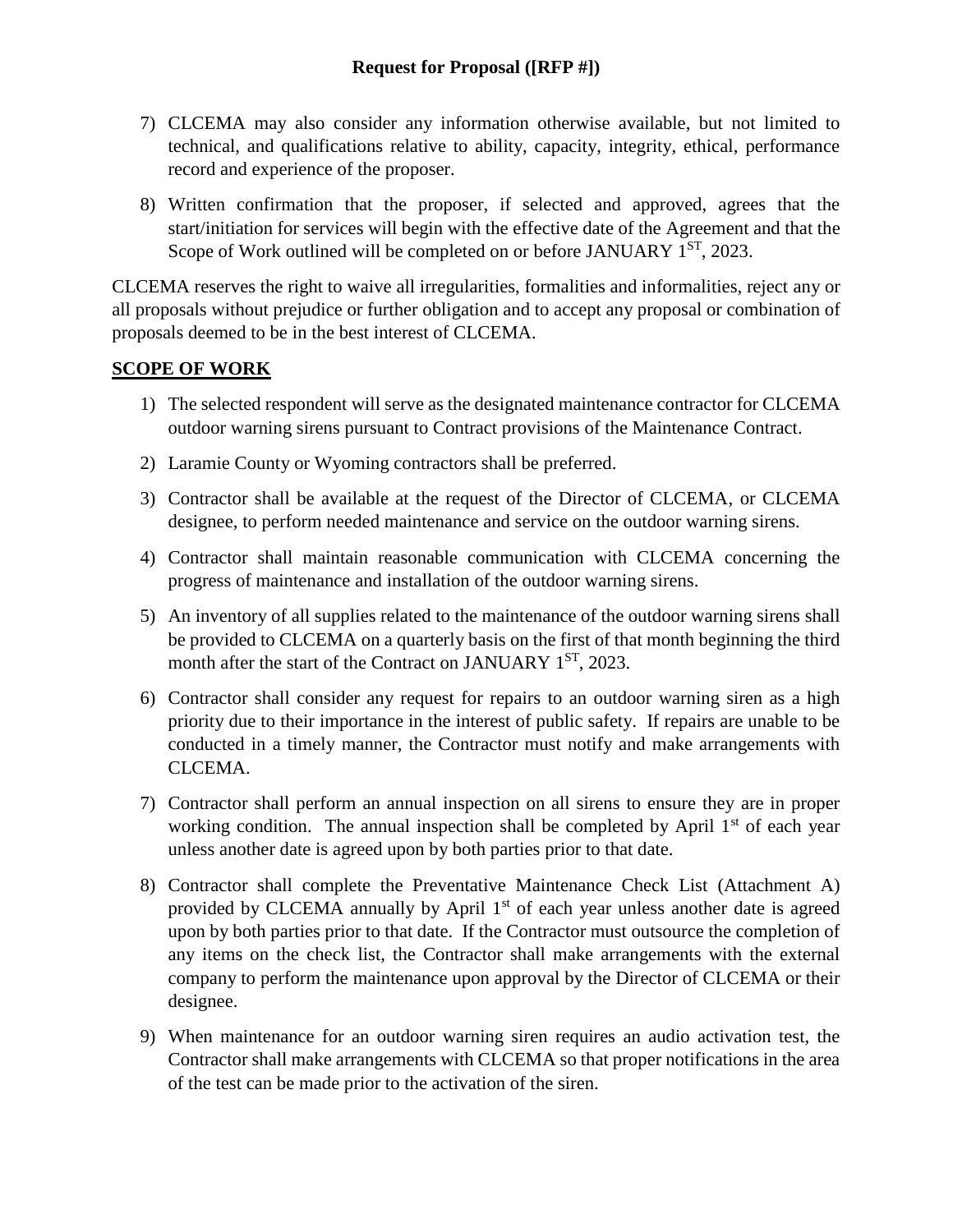- 10)Contractor shall notify CLCEMA prior to conducting maintenance on restricted properties that require notification. A list of these properties will be provided to the Contractor.
- 11) If requested, Contractor shall provide installation of additional early warning sirens, at a price to be agreed upon by the Contractor and the Director of CLCEMA.
- 12) After completion of maintenance and/or installation on any outdoor warning siren, the Contractor shall include with their invoice for services an itemized list of all services performed.
- 13)Contractor shall include with any submitted invoices a detailed report of work completed using a format agreed upon between the Contractor and the Director of CLCEMA, or CLCEMA designee.
- 14)Contractor shall provide all requested services in conformance with industry standards.
- 15)Contractor shall provide all services in a manner designed to protect warranties on equipment and infrastructure.
- 16)Contractor shall, at times, be required, at the request of CLCEMA to work with a local radio shop to service internal siren radios for frequency or communication issues.
- 17)Contractor agrees to retain any required records for three (3) years after Laramie County makes final payment and all other matters relating to the Agreement are concluded.
- 18)Contractor shall agree to permit access by Laramie County or any of its duly authorized representatives to any books, documents, papers and records of the Contractor which are directly pertinent to this specific Agreement for purposes including but not limited to audit, examination, excerpts, and transcriptions. Finished or unfinished documents, data or reports, prepared by Contractor under this contract shall be considered the property of Laramie County and upon completion of the services to be performed, or upon termination of this Agreement for cause, or for the convenience of Laramie County, will be turned over to Laramie County.
- 19)Contractor will be encouraged to seek Federal Signal certifications however, if not acquired, Contractor will at times be required to work with a Federal Signal certified company for maintenance and installation.

#### **CLCEMA RESPONSIBILITIES**

CLCEMA shall:

- 1) Provide updates to the Contractor on any sirens that may indicate that repairs/maintenance are needed via email.
- 2) Provide a point of contact for day-to-day Contractor activities.
- 3) Make arrangements with restricted properties so that the Contractor may gain access to these locations to make the necessary repairs on an outdoor warning siren.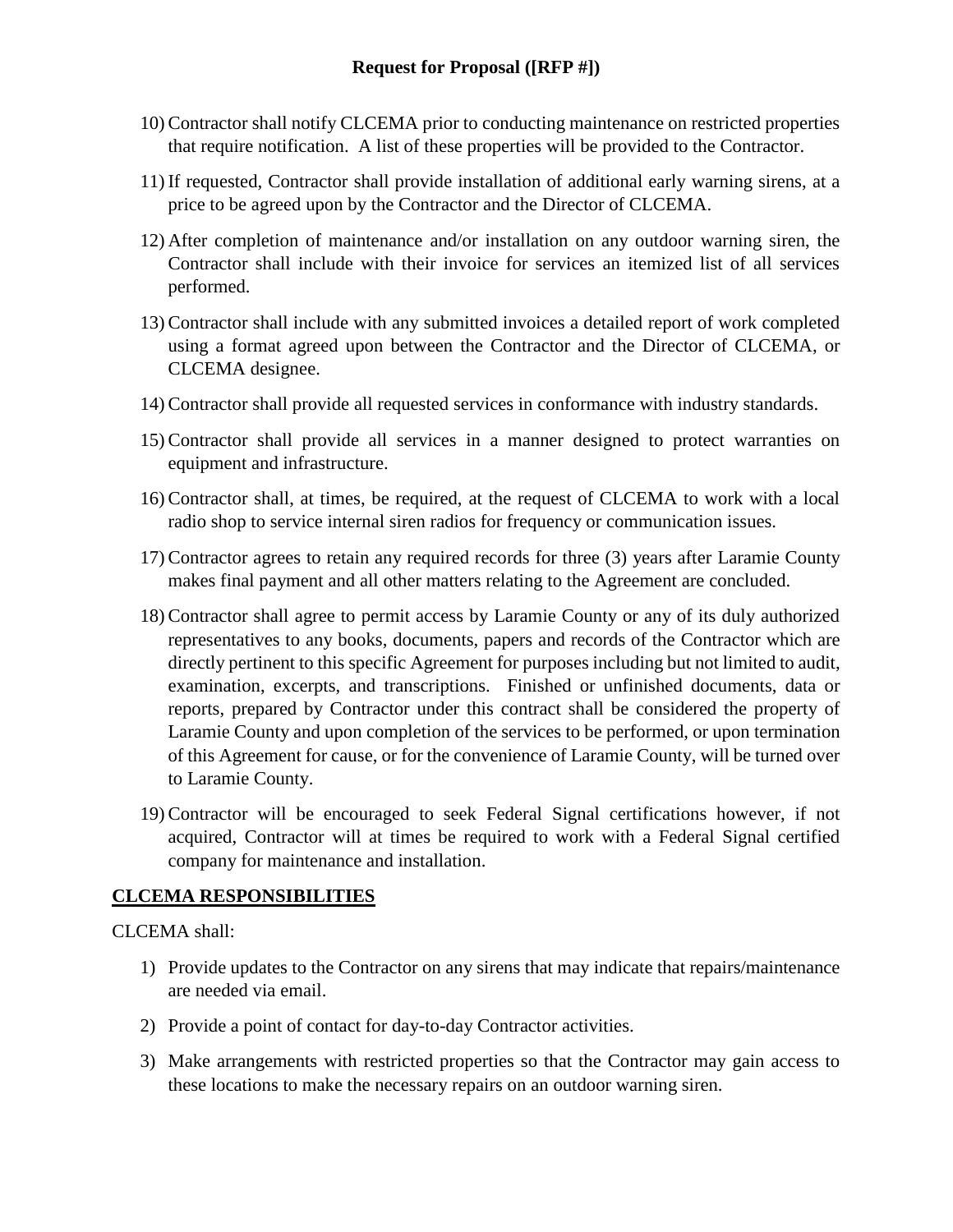- 4) Provide feedback regarding job performance and guidance to the Contractor.
- 5) Work with Contractor to determine any new installation locations and assist Contractor with documentation requirements for new installations.
- 6) When needed, CLCEMA will assist Contractor with any orders through Federal Signal for new sirens or parts.

#### **OBLIGATIONS**

The issuance of this RFP does not obligate CLCEMA, the City of Cheyenne or Laramie County to pay any costs incurred in the preparation and submission of proposals.

## **AWARD OF CONTRACT**

Each proposal shall be submitted with the understanding that the successful proposer will be required to execute a contract.

## **CONFLICT OF INTEREST**

CLCEMA and Contractor affirm, to their knowledge, no Contractor employee has any personal beneficial interest whatsoever in the agreement described herein. No staff member of Contractor, compensated either partially or wholly with funds from this Agreement, shall engage in any conduct or activity, which would constitute a conflict of interest relative to this Agreement.

#### **SELECTED PROPOSAL**

A review of previous experiences, expertise of firm, reputation, and references, will provide the necessary information to select one or more firms or individuals. CLCEMA shall not be bound exclusively to any single firm or individual during the term of any contract as provided herein. CLCEMA may at its option, create a short list of proposals received and invite if necessary, these firms or individuals for interviews.

CLCEMA reserves the right to negotiate a contract with one or more firms or individuals as selected. If the BOARD is unable to negotiate a satisfactory contract with any selected firm, negotiations shall be terminated and the BOARD may undertake negotiations with other qualified firms or individuals

CLCEMA reserves the right to reject any or all submittals or to waive minor defects or irregularities in the submittal. CLCEMA further reserves the right, without prior notice, to supplement, amend or otherwise modify this RFP or otherwise request additional information from any or all applicants. By submitting a proposal, the respondent thereby agrees CLCEMA's decision concerning any submittal in any respect is final, binding and conclusive for all purposes, and acknowledges CLCEMA in its sole discretion may waive or deviate from the procedures and/or timetable outlined. All materials submitted become the property of CLCEMA and may be made available to the public except as specified herein.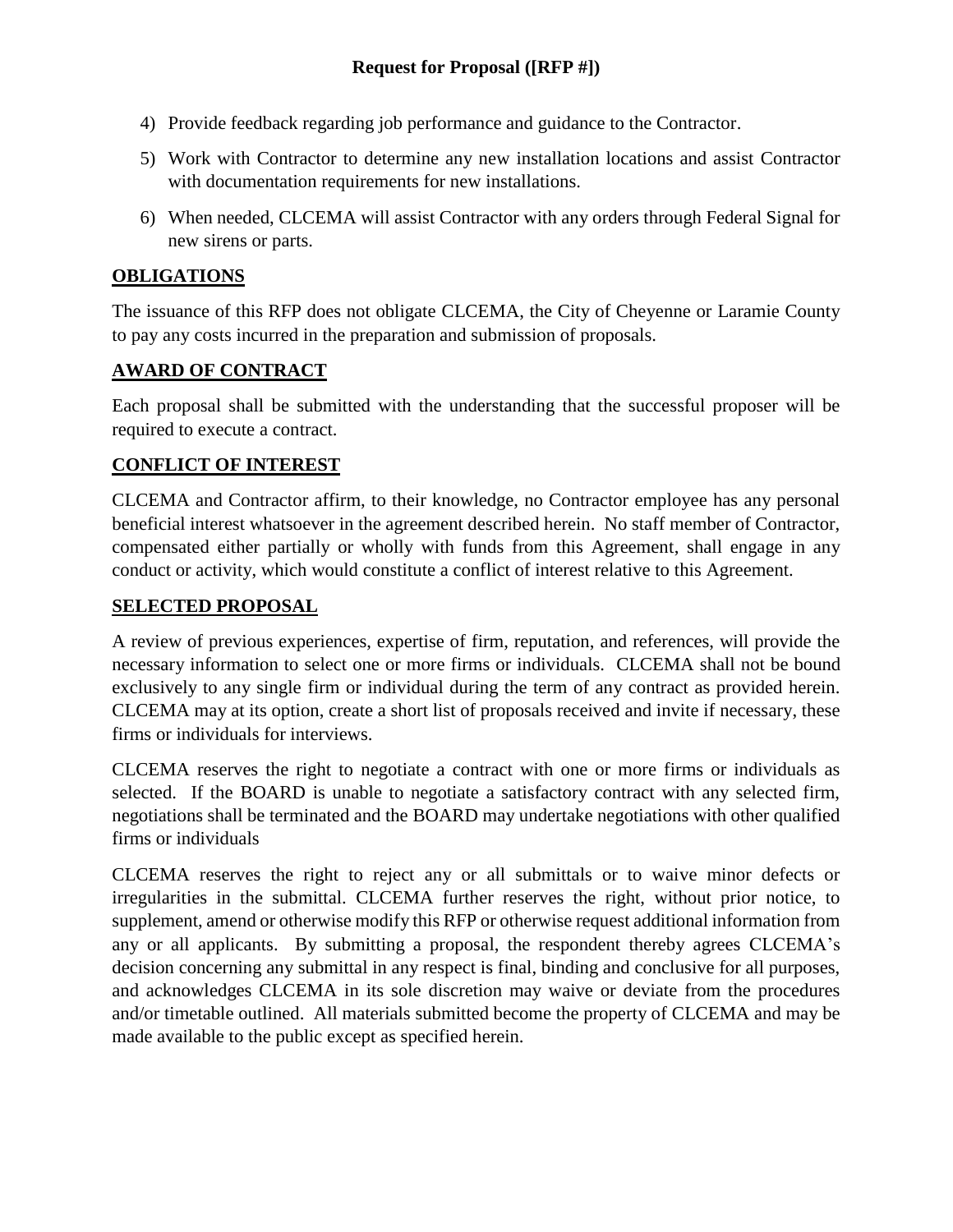## **GOVERNMENTAL/SOVEREIGN IMMUNITY**

CLCEMA does not waive its Governmental/Sovereign Immunity, as provided by any applicable law including W.S. § 1-39-101 et seq., by issuing this RFP or entry into any subsequent Agreement. Furthermore, the BOARD fully retains all immunities and defenses provided by law with regard to any action, whether in tort, contract or any other theory of law.

## **THIRD PARTIES**

The parties do not intend to create in any other individual or entity the status of third party beneficiary, and this Agreement shall not be construed so as to create such status. The rights, duties and obligations contained in this Agreement shall operate only between the parties to the Agreement, and shall inure solely to the benefit of the parties to this Agreement.

## **NON-BINDING CLAUSE**

The preceding RFP-22-S01 represents the cooperative non-binding recommendation of the parties in regard to the need for a review of and recommendations related to, the Outdoor Warning Siren Maintenance Contract in the City of Cheyenne and Laramie County.

## **RETENTION OF RIGHTS**

CLCEMA reserves the right to accept or reject any or combination of proposals for any reason and to waive any irregularities in any proposal.

#### **GENERAL PROVISIONS**

Any selected responder will be required to enter into a written Agreement with CLCEMA. The following general provisions, and/or similar provisions will constitute part of the subsequent contract entered into by the selected responder:

- 1) **Independent Contractor:** The services to be performed by Contractor are those of an independent contractor and not as an employee of CLCEMA, City of Cheyenne, or Laramie County. Contractor is not eligible for any benefits from any agency represented by CLCEMA and will be treated as an independent contractor for federal tax filing purposes. Contractor assumes responsibility for its personnel who provide services pursuant to this contract and will make all deductions required of employers by state, federal and local laws and shall maintain liability insurance for each of them. Contractor is free to perform the same or similar services for others.
- 2) **Acceptance Not Waiver:** CLCEMA approval of the reports, and work or materials furnished hereunder shall not in any way relieve Contractor of responsibility for the technical accuracy of the work. CLCEMA approval or acceptance of, or payment for, any of the services shall not be construed to operate as a waiver of any rights under this Agreement or of any cause of action arising out of the performance of this Agreement.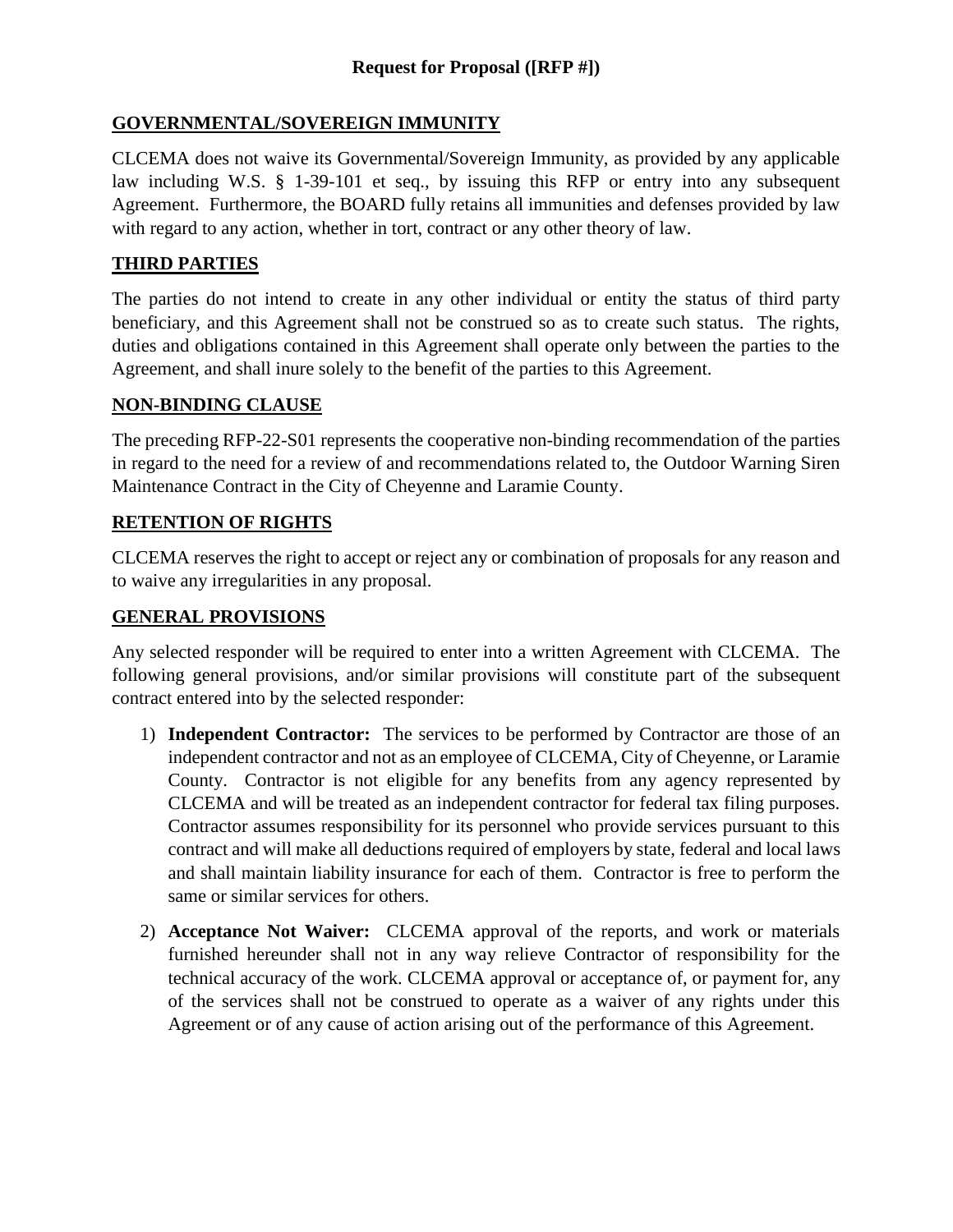- 3) **Termination:** This Agreement may be terminated:
	- a. By either party for failure of the other party to comply with the terms and conditions of this Agreement, provided the party deemed to have failed to comply with the terms of this Agreement shall have forty-five (45) days, from written notification of the other party, to rectify the situation;
	- b. By either party, with thirty (30) days prior written notice to the other party; or
	- c. Upon mutual written Agreement by both parties.
- 4) **Entire Agreement:** This Agreement (12 pages) represents the entire and integrated Agreement and understanding between the parties and supersedes all prior negotiations, statements, representations and agreements, whether written or oral.
- 5) **Assignment:** Neither this Agreement, nor any rights or obligations hereunder, shall be assigned or delegated by a party without the prior written consent of the other party.
- 6) **Modification:** This Agreement shall be modified only by a written agreement, duly executed by all parties hereto.
- 7) **Invalidity:** If any provision of this Agreement is held invalid or unenforceable by any court of competent jurisdiction, or if CLCEMA is advised of any such actual or potential invalidity or unenforceability, such holding or advice shall not invalidate or render unenforceable any other provision hereof. It is the express intent of the parties that the provisions of this Agreement are fully severable.
- 8) **Applicable Law and Venue:** The parties mutually understand and agree this Agreement shall be governed by and interpreted pursuant to the laws of the State of Wyoming. If any dispute arises between the parties from or concerning this Agreement or the subject matter hereof, any suit or proceeding at law or in equity shall be brought in the District Court of the State of Wyoming, First Judicial District, sitting at Cheyenne, Wyoming. The foregoing provisions of this paragraph are agreed by the parties to be a material inducement to Contractor and to CLCEMA in executing this Agreement. This provision is not intended nor shall it be construed to waive CLCEMA's governmental immunity as provided in this Agreement.
- 9) **Contingencies:** Contractor certifies and warrants no gratuities, kickbacks or contingency fees were paid in connection with this Agreement, nor were any fees, commissions, gifts or other considerations made contingent upon the award of this Agreement.
- 10) **Discrimination:** All parties agree they will not discriminate against any person who performs work under the terms and conditions of this Agreement because of race, color, gender, creed, handicapping condition, national origin or other protected class.
- 11) **ADA Compliance:** All parties agree they will not discriminate against a qualified individual with disability, pursuant to a law as set forth in the Americans With Disabilities Act, P.L. 101-336, 42 U.S.C. § 12101, et seq., and/or any properly promulgated rules and regulations relating thereto.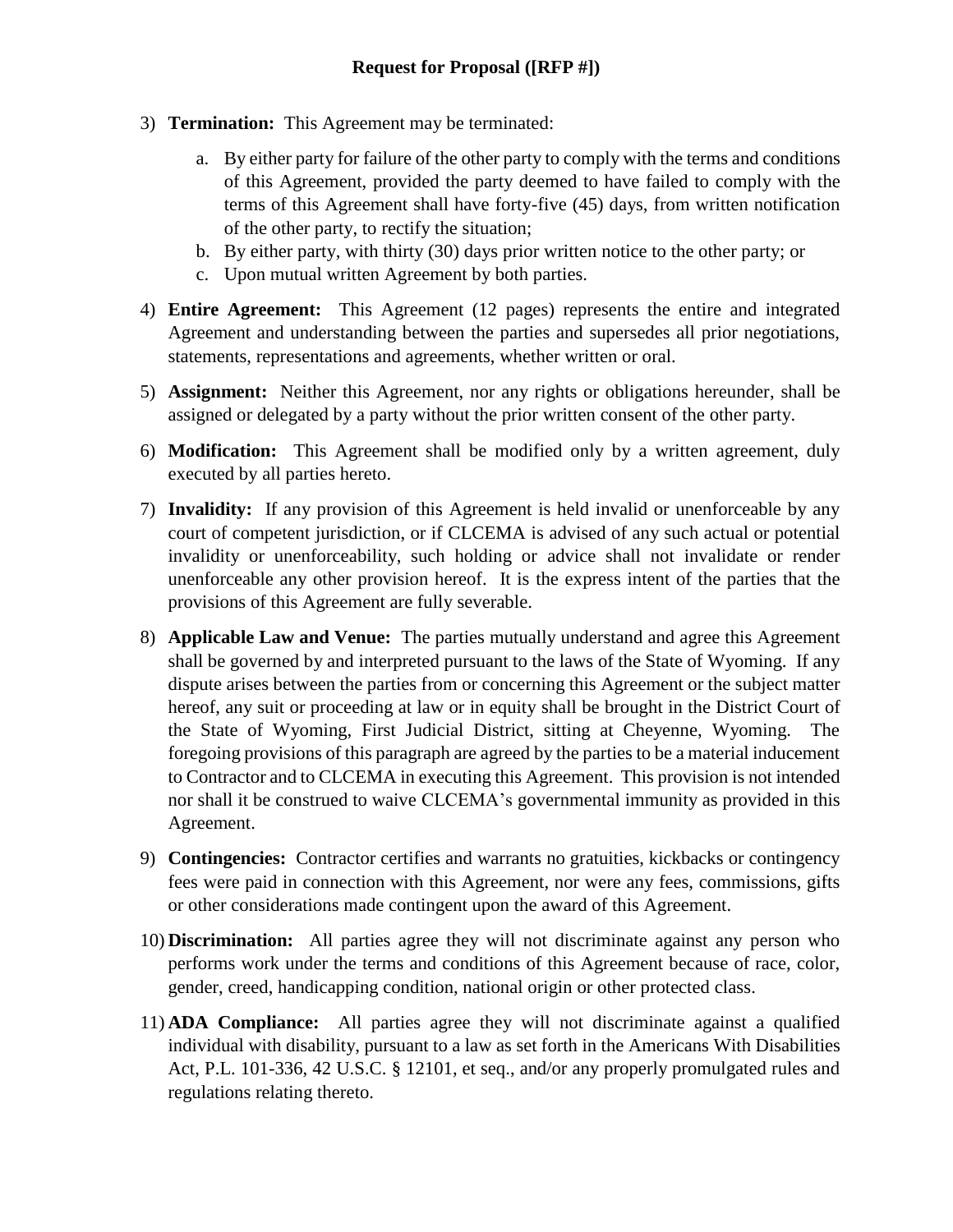- 12)**Indemnification:** To the fullest extent permitted by law, the Contractor agrees to indemnify and hold harmless CLCEMA, its elected and appointed officials, employees and volunteers from any and all liability for injuries, damages, claims, penalties, actions, demands or expenses arising from or in connection with work performed by or on behalf of Contractor for CLCEMA. The Contractor shall carry liability insurance sufficient to cover its obligations under this provision and provide CLCEMA with proof of such insurance.
- 13) **Force Majeure:** Neither party shall be liable to perform under this Agreement if such failure arises out of causes beyond control, and without the fault or the negligence of said party. Such causes may include, but are not restricted to, Act of God or the public enemy, fires, floods, epidemics, pandemics, quarantine restrictions, freight embargoes, and unusually severe weather. In every case, however, a failure to perform must be beyond the control and without the fault or the negligence of said party.
- 14)**Limitation on Payment:** CLCEMA's payment obligation is conditioned upon the availability of funds, which are appropriated or allocated for the payment of this obligation. If funds are not allocated and available for the continuance of the services and equipment provided by Contractor, the Agreement may be terminated by CLCEMA at the end of the period for which funds are available. CLCEMA shall notify Contractor at the earliest possible time of the services, which will or may be affected by a shortage of funds. At the earliest possible time means at least thirty (30) days before the shortage will affect payment of claims, if CLCEMA knows of the shortage at least thirty (30) days in advance. No penalty shall accrue to CLCEMA in the event this provision is exercised, and CLCEMA shall not be obligated or liable for any future payments due or for any damages as a result of termination under this provision. This provision shall not be interpreted or construed to permit CLCEMA to terminate this Agreement in order to acquire similar services from another party.
- 15) **Notices:** All notices required and permitted under this Agreement shall be deemed to have been given, if and when deposited in the U.S. Mail, properly stamped and addressed to the party for whom intended at such parties' address listed herein, or when personally delivered personally to such party. A party may change its address for notice hereunder by giving written notice to the other party.
- 16) **Compliance with Laws:** Contractor shall comply with all applicable laws, regulations and ordinances, whether Federal, State or local, including but not limited to the publication of payment requirements pursuant to W.S. 16-6-116.
- 17) **Payments:** Any payments due under the Agreement shall be made in accordance with Wyoming Statute §16-6-602 (as amended).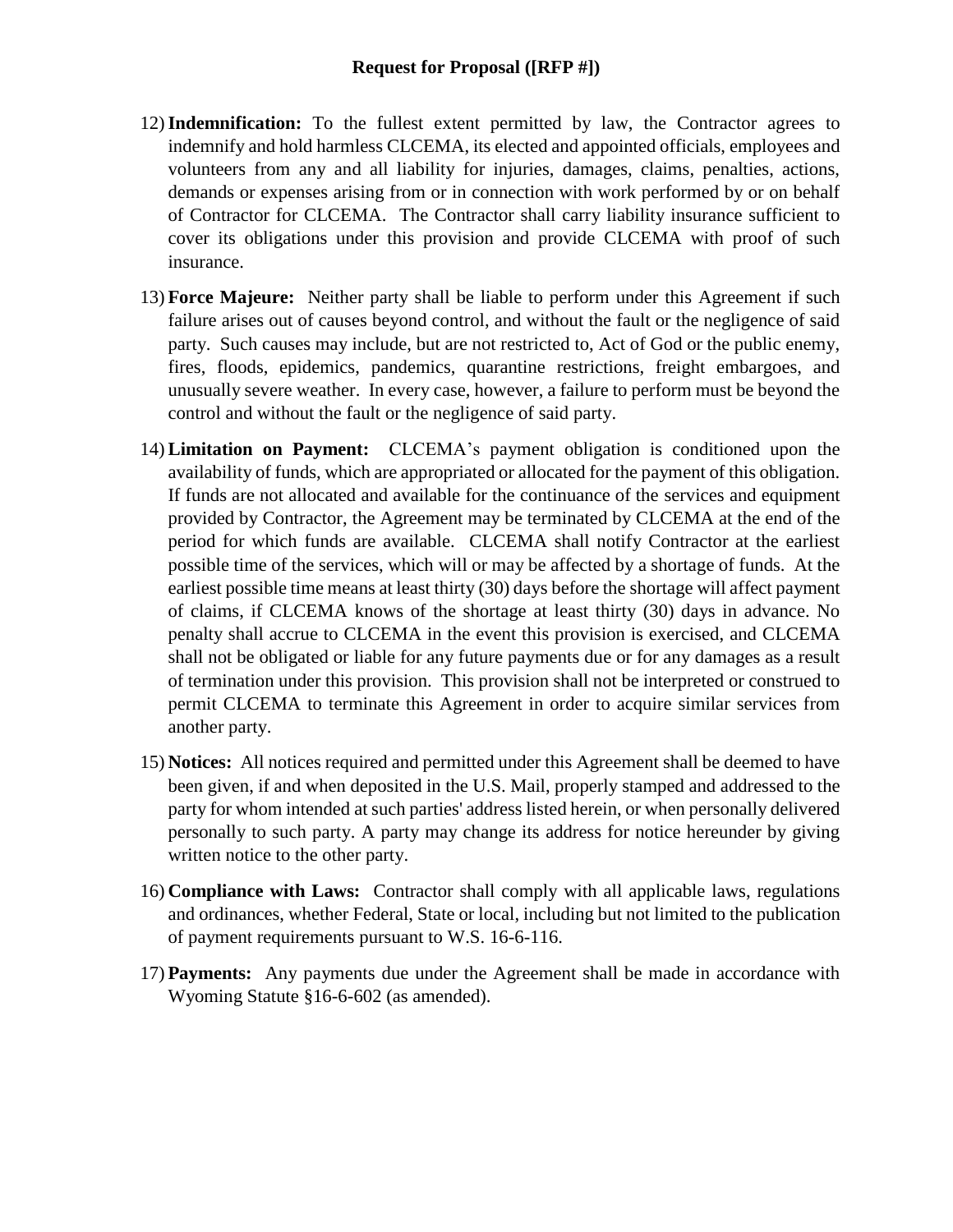# **ATTACHMENT A**

The maintenance on the sirens will be conducted at the beginning of the season on all sirens before June 1<sup>st</sup>. After performing maintenance on a siren please provide the following information:

- A list of work that was completed per siren
- If replacing multiple of one item (i.e. batteries) provide the number replaced and the date. This information is sent to Blue Valley for their records as well as for EMA.
- Contact CLCEMA when arrangements must be made for access to siren sites.
- Email CLCEMA when maintenance has been completed and what sirens were worked on.

When a Quiet Test needs to be conducted at the Municipal Building, contact CLCEMA so that contact can be made to everyone.

# **M/N 2001 (AC) or (DC) or (AC/DC) Preventative Maintenance Check List**

(Use the following as applicable)

- Inspect Installation
	- o Pole stability
	- o Hardware
	- o Cabinets
	- o Disconnect
	- o Grounds
	- o Antenna System
- Batteries
	- o Check for approved batteries
	- o Check and clean any corrosion
	- o Check that all connections are tight
	- o If batteries are (3) years old
		- Non-Contract Recommend replacement to customer
		- Contract Replace as directed by BVPS work order
	- o Check battery voltage (with the following method) under siren start-up load
		- Turn off AC power
		- Measure siren start-up voltage (batteries should hold at a minimum of 48 VDC)
	- o Battery Chargers
		- Check charger voltages with charger test set (They should be set at 13.5 VDC)
	- $\circ$  Check individual battery voltages (should be +12 VDC)
	- o Turn on AC power
	- o Check individual battery voltages (should be 13.5 VDC)
- Transformer/Rectifier
	- o Check output voltage and polarity (46-48 VDC)
	- o If voltage is higher check while running rotator
	- o Check input taps if voltage is not correct